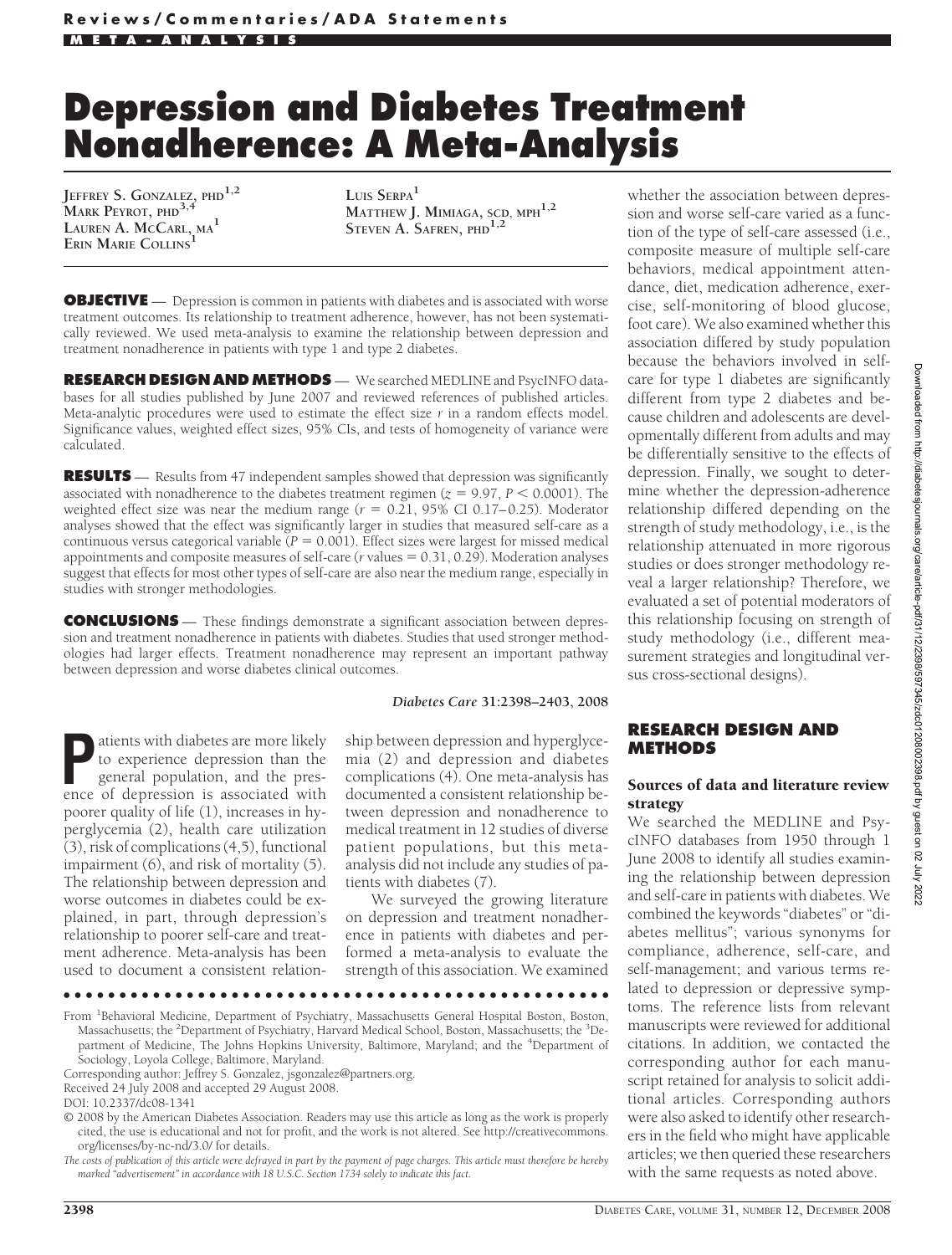## Inclusion and exclusion criteria

Studies were limited to those *1*) involving children, adolescents, or adults with type 1 or type 2 diabetes where findings were reported in English; *2*) reporting sufficient data on the strength of the relationship between depression and treatment adherence to calculate an effect size; and *3*) not involving any intervention that could possibly affect the relationship between treatment adherence and depression because, as in the meta-analysis by DiMatteo et al. (7), we sought to examine a naturally occurring correlate of nonadherence. Treatment adherence was broadly operationalized to include adherence to medication, dietary recommendations, exercise, glucose monitoring, foot self-care, scheduled medical appointments, or any overall adherence composite measure. Depression was operationalized to include studies that used any measure that had been developed specifically to assess current depressive symptoms or diagnosis.

#### Study procedures

After the search was run, titles and abstracts were reviewed by three coders (E.M.C., L.A.M., and L.S.). Each coder identified any abstract that he or she felt might have assessed depression and diabetes self-care. Full-text manuscripts were then obtained for these abstracts. Thus, each abstract was reviewed at least three times by independent coders, and final determinations about inclusion/ exclusion were made in consultation with the primary author (J.S.G.) who reviewed each manuscript in question. In addition to the information needed to compute effect sizes, each manuscript was coded according to self-care domain (medication, diet, exercise, glucose monitoring, foot care, attendance at scheduled medical appointments, or an overall adherence composite measure); diabetes type (type 1 or type 2); life stage (adult versus child/ adolescent); research design (longitudinal versus cross-sectional); level of adherence measurement (categorical versus continuous); level of depression measurement (categorical versus continuous); use of validated measures versus nonvalidated measures for depression; and use of objective versus nonobjective measures of self-care.

For effects to be independent, each study could contribute only one effect size for each meta-analysis. For the overall analysis, when multiple types of diabetes self-care were measured, we took the average of the effects. However, when sev-

eral different measures of the same variable were available, we selected only one effect. The general criterion we used was to select the effect obtained by the stronger method, e.g., we selected continuous measures of depression or adherence if data on both continuous and dichotomized relationships were reported in a single study, since it has been demonstrated that dichotomizing continuous variables causes the estimation of the population correlation to be systematically reduced in magnitude and reduces power (8,9). If sample sizes differed for different measures, we used the measures that had a larger sample size (10,11). One study reported both selfreported and caregiver reported data for depression and self-care; we used selfreported data for the analysis (12). Where two papers were published from samples that were not independent, we included the article with the stronger design: longitudinal over cross-sectional (13,14) or larger sample (15,16). Finally, one study measured depression as both a diagnosis based on structured interview and as a comparison based on the total score from the Centers for Epidemiological Studies Depression Scale (CESD) using two different cutoffs (16 or 22) (17). Because an average of the effect sizes would not be appropriate, and there was no intrinsic difference in strength of methodology, we chose the data based on the CESD cut point of 22. Using data based on the CESD cutoff of 16 or the diagnosis did not alter any of our results (data not shown).

#### Statistical analysis

We followed the meta-analytic procedures of Lipsey and Wilson (18). The effect size *r* was used. When *r* or phi statistics were not provided, we computed *r* from means and SDs, odds ratios,  $\int t$  tests,  $\chi^2$ , F, contingency table data, or exact *P* values. When means and SDs were reported for more than two groups (e.g., adherence scores for low, intermediate, and high depression), we based our effect size calculations on comparisons between the two most extreme groups. When studies presented effect sizes that had more than 1 d.f., we ( J.S.G., M.M.) contacted authors to obtain bivariate data. However, because it has been demonstrated that *r* can be accurately estimated from  $\beta$ -coefficients in multiple regression, even when covariates are present, we estimated *r* in one case (i.e., 19) using the formula  $r = 0.98\beta + 0.05\lambda$ , where  $\breve{\lambda}$ is an indicator variable that equals 1 when

 $\beta$  is nonnegative and 0 when  $\beta$  is negative  $(20)$ .

We report effect sizes based on the random effects model and used a fully random effects analysis to examine moderators. Effect sizes are weighted by the inverse variance of each study, which is determined primarily by sample size but also takes into account other factors that affect the precision of the effect size (18). All computations were based on Fisher *z* transformations of *r*. Meta-analytic software (Comprehensive Meta-Analysis 2.0) was used to calculate average *z* scores and *P* values, weighted effect size *r* values, and the 95% CI around the collective effect size values.

We evaluated the significance of variability among effect sizes by calculating the *Q* statistic and quantified the degree of dispersion of effect sizes with an *I*squared index, which serves as a ratio of the variance between studies to total variance (21). We also used the software to examine whether the effect size differed significantly across levels of the potential moderators of the depression-adherence relationship. We performed tests of moderation for the overall analysis and within each type of self-care behavior, if the results displayed significant heterogeneity and the number of studies was adequate. Because examination of moderation in meta-analysis requires that the effects in each group be independent, we were unable to conduct moderation analyses for type of self-care behavior because most studies measured more than one type of self-care. However, we present results of separate meta-analyses for each type of self-care behavior. For these analyses, the same study could be counted in multiple categories of self-care because the effects were independent within each category.

Because "the file drawer problem," or the selective publishing of significant findings and the disproportionate exclusion of nonsignificant findings from publication, can be a problem in generalizing the results of meta-analysis, we also calculated the "fail-safe *n*" for each grouped effect size (22), reflecting the number of unpublished studies necessary to reduce the obtained effect size to nonsignificance. We also provide the number of unpublished studies with a mean effect size of  $r = 0.00$  that would be required to reduce the effect size below the  $r = 0.05$ level, chosen as an effect size that would be trivial (23). Cohen (24) has suggested that, in behavioral science research, effects can be considered small when  $r \leq$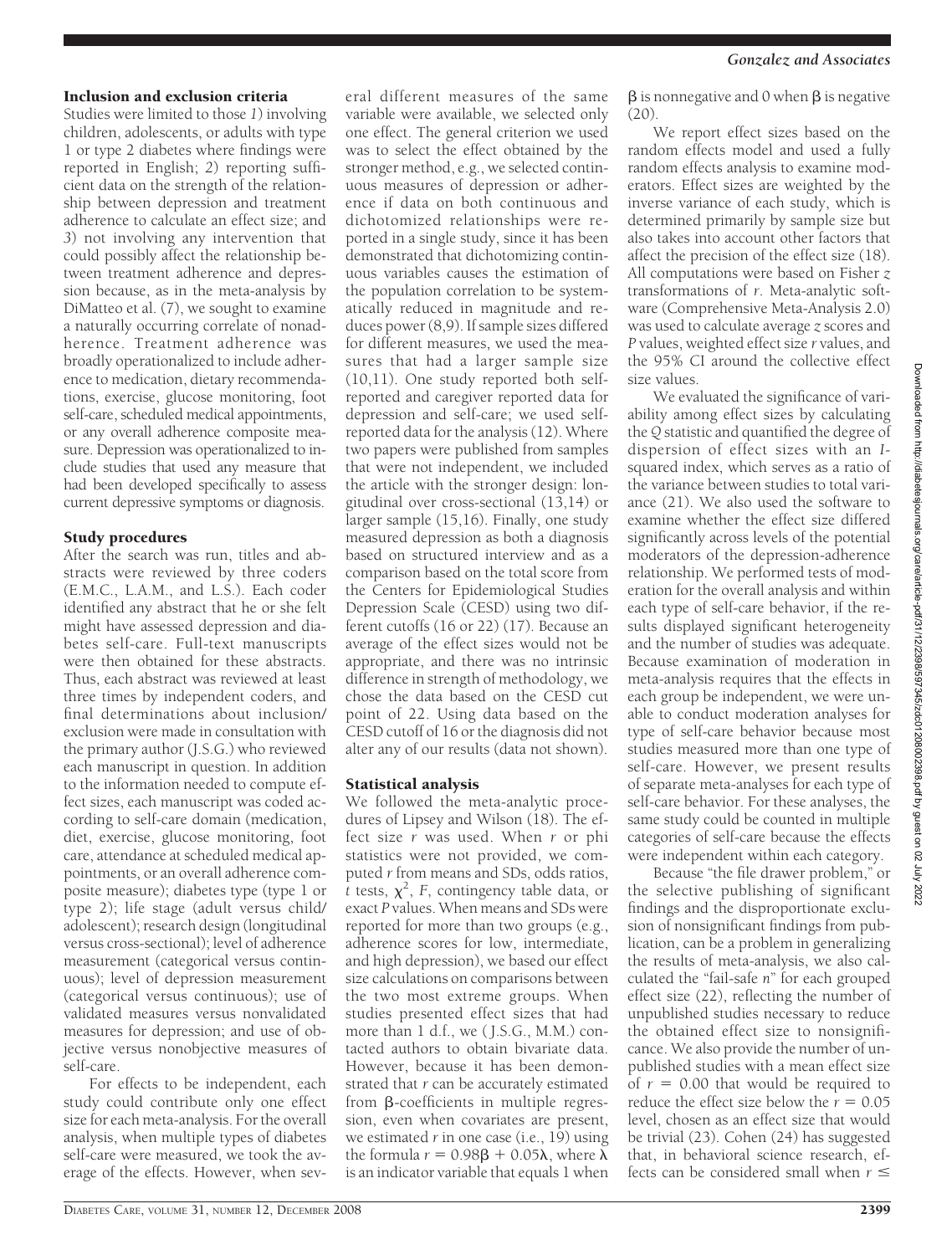|  |  | Table 1-Meta-analysis results aggregated by type of self-care |  |  |
|--|--|---------------------------------------------------------------|--|--|
|  |  |                                                               |  |  |

|                     | n  | $\chi(P)$           | Weighted r | 95% CI          | Heterogeneity $Q$ (df) and $I^2$         | Fail-safe n<br>$(r = 0.05)$ |
|---------------------|----|---------------------|------------|-----------------|------------------------------------------|-----------------------------|
| Overall analysis    | 47 | 9.81 (< 0.001)      | 0.21       | $0.17 - 0.25$   | 217.66 (46); $P < 0.001$ ; $I^2 = 78.87$ | 149                         |
| Appointment keeping |    | 21.58 (< 0.001)     | 0.31       | $0.29 - 0.34$   | 1.79 (3); $P = 0.617$ ; $I^2 = 0.00$     | 22                          |
| Composite measures  | 18 | $9.66 \, (<0.001)$  | 0.29       | $0.23 - 0.34$   | 38.60 (17); $P = 0.002$ ; $I^2 = 55.96$  | 88                          |
| Diet                | 18 | $7.60 \, (< 0.001)$ | 0.18       | $0.13 - 0.22$   | 33.67 (17); $P = 0.009$ ; $I^2 = 49.51$  | 37                          |
| Medication          | 18 | $5.15 \, (<0.001)$  | 0.14       | $0.09 - 0.20$   | 49.73 (16); $P < 0.001$ ; $I^2 = 65.82$  | 24                          |
| Exercise            | 13 | 7.89 (< 0.001)      | 0.14       | $0.10 - 0.17$   | 14.43 (12); $P = 0.274$ ; $I^2 = 16.86$  | 22                          |
| Glucose monitoring  | 15 | $3.50 \, (< 0.001)$ | 0.10       | $0.04 - 0.16$   | 31.00 (14); $P = 0.006$ ; $I^2 = 54.82$  | 4                           |
| Foot care           |    | 0.88(0.380)         | 0.07       | $-0.08$ to 0.21 | 4.27 (1); $P = 0.039$ ; $I^2 = 76.59$    | NA                          |

0.10, medium when  $r = 0.25$ , and large when  $r \geq 0.40$ .

## **RESULTS**

## Overall analysis

A total of 47 independent study samples, including 17,319 participants from 43 published reports (see online appendix at http://dx.doi.org/10.2337/dc08–1341), met our inclusion criteria. The characteristics and findings of these studies are summarized in the online appendix. The studies used a variety of measures, methods, samples, and analytical approaches. Meta-analysis revealed a significant association between depression and poorer self-care  $(P < 0.0001)$  and a weighted effect size  $(r = 0.21, 95\% \text{ CI } 0.17-0.25)$ , which places the effect near the benchmark of  $r = 0.25$  for a medium-sized effect (24). The "fail-safe *n*" for the number of unpublished studies with null findings required to bring this effect to nonsignificance is 4,997. Orwin's fail-safe *n*

for the number of studies required to bring the effect size below  $r = 0.05$  is 152 (see first data row in Table 1).

#### Analyses by type of self-care

We also ran our analyses aggregating studies by type of diabetes self-care and performed separate meta-analyses for each grouping. For these analyses, 88 effects were distributed across seven categories of diabetes self-care (Table 1). The effect of depression and selfcare varied across types of self-care behaviors, with the strongest effect size found for missed medical appointments  $(k = 4, r = 0.31, 95\% \text{ CI } 0.29 - 0.34)$ and the smallest effect size found for foot care  $(k = 2, r = 0.07, -0.08$ 0.21), which was nonsignificant.

## Moderation analyses

We examined potential moderators of the effects for the overall analysis and specific self-care domains when significant heterogeneity was present. Because the effects

for missed medical appointments and exercise were not heterogeneous, moderators were not examined. Because only two studies measured foot care, we could not perform a moderator analysis for this variable. We found no significant moderators for composite measures.

As can be seen in Table 2, the only effect moderation for type of study population was that studies of children and adolescents obtained significantly larger effects for glucose monitoring than those of adults; although the pattern in the overall analysis was similar, it did not reach statistical significance  $(P = 0.064)$ . In contrast, there were multiple methodological moderators of effect sizes. Longitudinal studies found significantly larger effects for diet than cross-sectional studies. Studies that measured and analyzed adherence as a continuous variable found significantly larger effects in the overall analysis, for medication adherence, and for glucose self-monitoring than those that measured adherence as a categorical

| Table 2-Moderation analyses: significant results |  |  |
|--------------------------------------------------|--|--|
|                                                  |  |  |

| Moderators                                                           | Domain $(P)$               | Subcategory analyses                                                                                             |
|----------------------------------------------------------------------|----------------------------|------------------------------------------------------------------------------------------------------------------|
| Methodology: longitudinal (L) vs. cross-sectional (C)                | Diet (0.021)               | L: $(k = 2; r = 0.28; 95\% \text{ CI } 0.18-0.37)$<br>C: $(k = 16; r = 0.15; 0.11-0.19)$                         |
| Self-care continuous (Con) vs. categorical (Cat)                     | Overall analysis (0.001)   | Con: $(k = 32; r = 0.24; 0.21-0.28)$ ;<br>Cat: $(k = 14; r = 0.13; 0.07-0.18)$                                   |
|                                                                      | Medication (0.011)         | Con: $(k = 9; r = 0.20; 0.14-0.27)$ ;<br>Cat: $(k = 9; r = 0.09; 0.03 - 0.15)$                                   |
|                                                                      | Glucose monitoring (0.010) | Con: $(k = 9; r = 0.15; 0.09 - 0.22)$ ;<br>Cat: $(k = 6; r = 0.03; -0.03-0.10)$                                  |
| Objective measure of self-care $(O)$ vs. non-objective measure $(N)$ | Glucose monitoring (0.036) | O: $(k = 2; r = 0.22; 0.09 - 0.35);$<br>N: $(k = 13; r = 0.07; 0.02 - 0.12)$                                     |
| Population: youth (Y) vs. adults (A)                                 | Overall analysis (0.064)   | Y: $(k = 10; r = 0.29; 0.20{\text -}0.37);$                                                                      |
|                                                                      | Glucose monitoring (0.023) | A: $(k = 37; r = 0.19; 0.15-0.24)$<br>Y: $(k = 3; r = 0.27; 0.11-0.41);$<br>A: $(k = 12; r = 0.08; 0.02 - 0.13)$ |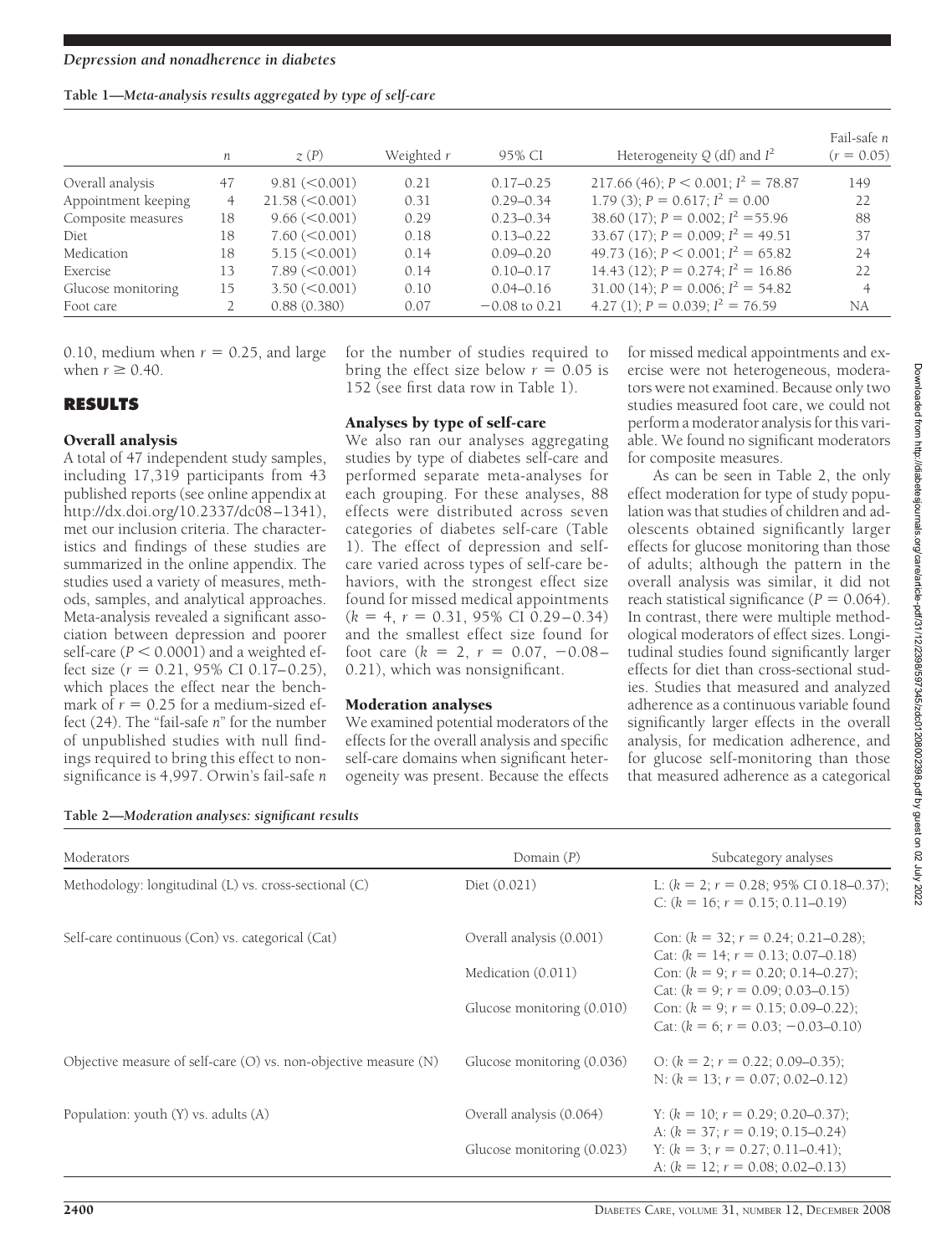variable. Studies that used objective measures of self-care (i.e., electronically downloaded data) found significantly stronger effects for monitoring than those that used other assessment methods.

**CONCLUSIONS** — The results of this meta-analysis, based on 47 independent samples totaling over 17,000 patients, suggest that depression is significantly associated with nonadherence to diabetes self-care with an effect of moderate strength relative to the range of effect sizes typical in the social sciences. The size of this overall effect  $(r = 0.21)$ is identical to the effect (*r* weighted by  $n - 3 = 0.21$ ) obtained by DiMatteo et al. (7) based on a meta-analysis of 12 studies of patients adhering to treatment regimens of other chronic illnesses. The effect is also similar in magnitude to the effects obtained from meta-analyses of the relationship between depression and hyperglycemia  $(r = 0.17)$  (2) and between depression and diabetes complications  $(r = 0.25)$  (4). To the extent that self-care is causally related to hyperglycemia and diabetes complications, our results suggest that impairment in self-care may be one pathway through which depression is associated with these negative health outcomes in patients with diabetes.

We found that the relationship between depression and worse self-care differed depending on the type of self-care measured. The effect was strongest and homogeneous for studies of missed medical appointments. Adherence to this type of self-care is unique in that it requires interpersonal behavior. Clinically, depression is associated with impairments in interpersonal behavior such as social withdrawal, disengagement from important activities, avoidance, and often with disruption of interpersonal relationships. Patients with increased levels of depression have been shown to report more dissatisfaction with their providers (27). Considering that missed appointments are also often associated with increased provider frustration (28), decreased empathy and patient-provider communication (29), and less continuity of care (29), this relationship may have important ramifications for depressed patients with diabetes.

Studies that used composite measures of diabetes self-care that tapped into more than one aspect of self-care also found stronger effects. This may be because comprehensive measures are more robust methodologically, or because the effects

of depression are more global and are better captured by a more global measure of self-care. Although we found somewhat weaker relationships between depression and diet and medication adherence, studies that used stronger methodology found larger effects. If these effects (*r* values 0.20–0.28) are considered to be the best estimates of the true effect, then it appears that the effects on diet and medication adherence are also in the moderate range. Surprisingly, the relationship between depression and exercise was relatively weaker and homogenous. The effect for self-monitoring of blood glucose was small, but studies that measured monitoring as a continuous variable found significantly stronger effects. Also, the two studies (25,26) that used objective measures of glucose monitoring found significantly stronger effects than those that did not, and the weighted average of these effects  $(r = 0.22)$  was near the medium effect size benchmark. Finally, foot care was not significantly related to depression overall. However, only 2 of 47 effects measured foot care, which suggests this aspect of self-care may not be given sufficient attention in research or in providers' instructions to patients.

With regard to population moderators, we examined differences between type 1 and type 2 diabetes and between children/adolescents and adults. We focused on these contrasts because it was plausible to expect that self-care routines are sufficiently different between these groups so as to affect the relationship between depression and self-care. We found no evidence to suggest that the relationship between depression and self-care varied as a function of type of diabetes. We did find that studies of children and adolescents tended to report larger effects than studies of adults, although effects in both populations were significant. This finding could also support more research on the impact of depression on diabetes self-care in children and adolescents, particularly for self-monitoring of blood glucose. We are unaware of depression treatment interventions that have targeted children or adolescents with diabetes to examine impacts on self-care or control. Our results suggest that, if the relationship between depression and worse selfcare is causal, interventions in youth may have more of an impact on diabetes selfcare and control than interventions with adults.

The results of this meta-analysis also provide important information on the

#### *Gonzalez and Associates*

methodological moderators of the effect between depression and diabetes selfcare. We did not find any evidence to suggest that studies using stronger methodology found weaker effects; to the contrary, the effects were significantly larger when stronger methods were used. This was especially true for studies that analyzed self-care as a continuous variable: larger effects were obtained in the overall analysis, for medication adherence, and for glucose monitoring. Significantly larger effects for diet were also found in studies that used longitudinal designs. Also, studies that used objective measures of glucose monitoring found significantly stronger effects than those that relied on self-report or other methods more vulnerable to bias. Further, in the analyses aggregated by type of self-care, the strongest effects were found for appointment keeping, and each of the studies that measured this type of self-care used objective methods to measure it (i.e., medical records data). Thus, assuming that studies that use more rigorous methods will provide more accurate estimates of the true effect, it appears that our overall effect of  $r = 0.21$  may actually underestimate the true association between depression and poorer self-care.

Future studies could be improved by using more rigorous measures and avoiding dichotomization of variables. The question of dichotomization is not only a statistical consideration that reduces power and accuracy (8); it also reflects a limitation in the conceptualization of depression and adherence as purely categorical constructs. For example, in a previous article based on a large sample of primary care patients with type 2 diabetes, we showed that the relationship between depressive symptoms and worse diabetes self-care was not limited to patients likely to meet diagnostic criteria for major depressive disorder. We found the same magnitude of effects between symptoms of depression and worse self-care in a subsample of patients who did not meet screening criteria for major depressive disorder as we did in the overall sample (13). These findings, along with the results of this meta-analysis, suggest that it would be inaccurate to think that the relationship between symptoms of depression and poorer diabetes self-care is limited to those who have clinically significant levels of depression. Rather, it appears that increases in depressive symptoms (measured by a variety of methods) are incrementally associated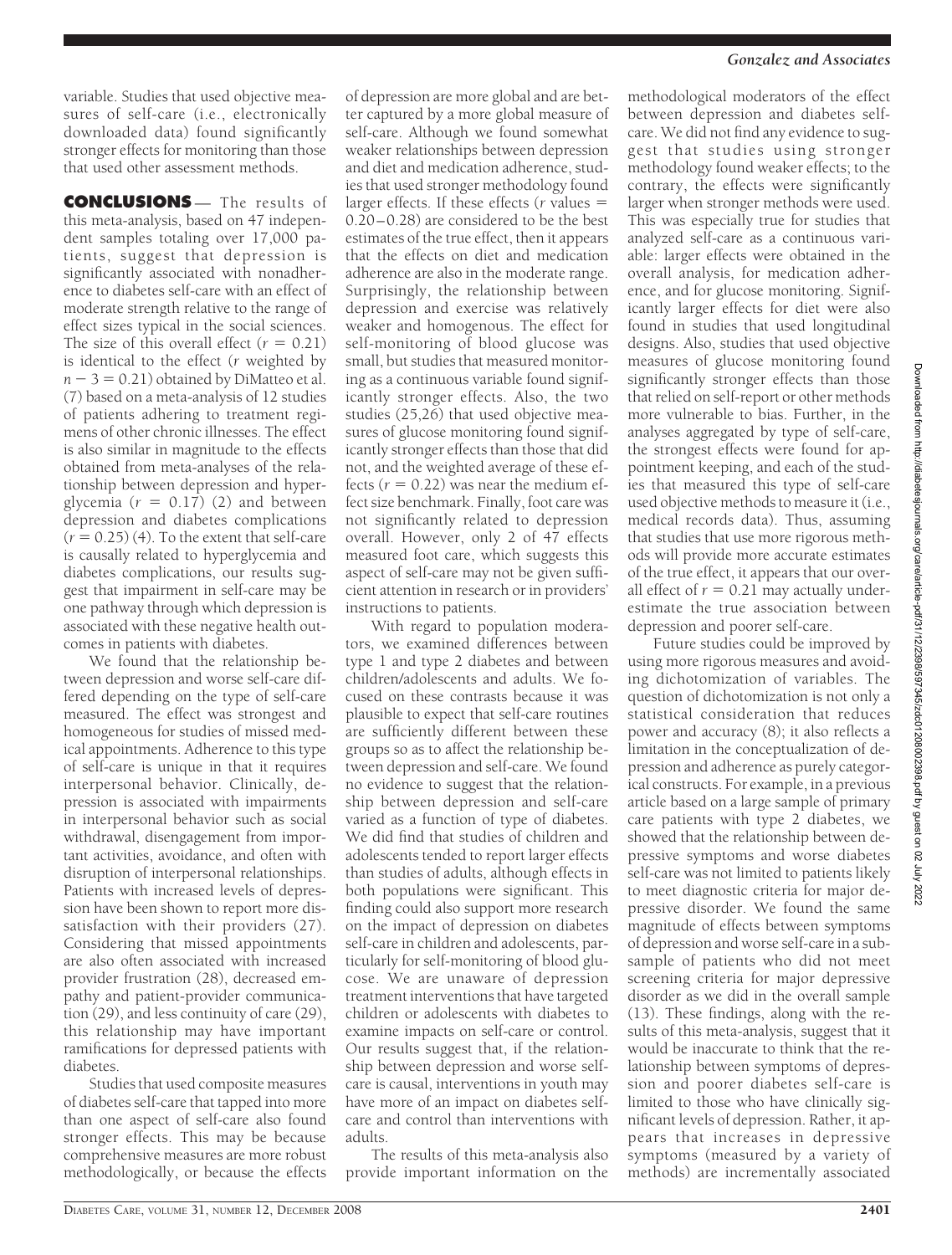#### *Depression and nonadherence in diabetes*

with decreases in diabetes self-care. We would also argue, both on conceptual grounds and based on the results of our moderation analyses, that it is also inaccurate to conceptualize self-care adherence as a categorical construct and to think of "adherent" versus "nonadherent" patients.

The results of this meta-analysis may have implications for patient interventions. It should be stated at the outset that none of the studies reviewed here provide conclusive evidence that the relationship between depression and poorer diabetes self-care is causal. However, one study used a longitudinal design and found significant relationships between depressive symptoms at baseline and increases in symptoms of depression over time and a variety of self-care behaviors assessed 9 months later, even when baseline levels of self-care were controlled (14). Another study of an open-label treatment trial of bupropion hydrochloride in patients with type 2 diabetes and major depressive disorder found that depression severity, BMI, total fat mass, and A1C decreased during the acute phase of treatment, whereas adherence to diet and exercise improved significantly (30). The pattern of findings from these studies is consistent with a causal relationship but does not provide conclusive proof. The current meta-analysis excluded randomized controlled trials, which would provide the strongest causal evidence, because we sought to evaluate the naturally occurring relationship between depression and poorer self-care, without the influence of intervention. Yet, evidence from randomized controlled trials suggesting that treating depression in patients with diabetes has positive effects on diabetes self-care has been lacking. Trials of antidepressants (31,32), cognitive behavioral therapy (33), and stepped-care case management (34–36) have had positive effects on depression but have generally failed to have a positive impact on self-care behaviors. However, these trials have avoided integration of diabetes self-management training with the treatment of depression to isolate the effect of treating depression alone on diabetes outcomes.

The limitations of the available intervention literature suggest there may be an opportunity to maximize effects on diabetes control by developing comprehensive interventions to improve both depression and self-care (37). It may be necessary but not sufficient to treat depression to improve self-care in patients who are strug-

gling with depression and problems with diabetes self-management. Comprehensive interventions that address both selfcare and depression management are likely to be more successful, and guidelines for how such interventions may be implemented in practice have been proposed (38). Because even nonclinical levels of depressive symptoms can be associated with nonadherence (13) and are associated with significant increases in risk for complications, functional impairment, and death (5), perhaps all interventions oriented toward self-care or adherence should include a component to address psychological/emotional distress. Previous research has shown that such integrated programs can have positive effects on both self-care and emotional distress (39,40). Taken together with the findings of this meta-analysis, this work could guide the design of wellpowered randomized controlled trials of such interventions.

**Acknowledgments**— The efforts of J.S.G. and S.A.S. were supported by a grant from the National Institute of Mental Health (1R01MH078571).

#### **References**

- 1. Wexler DJ, Grant RW, Wittenberg E, Bosch JL, Cagliero E, Delahanty L, Blais MA, Meigs JB: Correlates of health-related quality of life in type 2 diabetes. *Diabetologia* 49:1489–1497, 2006
- 2. Lustman PJ, Anderson RJ, Freedland KE, de Groot M, Carney RM, Clouse RE: Depression and poor glycemic control: a meta-analytic review of the literature. *Diabetes Care* 23:934–942, 2000
- 3. Egede LE, Zheng D, Simpson K: Comorbid depression is associated with increased health care use and expenditures in individuals with diabetes.*Diabetes Care* 25:464–470, 2002
- 4. De Groot M, Anderson R, Freedland DE, Clouse RE, Lustman PJ: Association of depression and diabetes complications: a meta-analysis. *Psychosom Med* 63:619– 620, 2001
- 5. Black S, Markides K, Ray L: Depression predicts increased incidence of adverse health outcomes in older Mexican Americans with type 2 diabetes. *Diabetes Care* 26:2822–2888, 2003
- 6. Von Korff M, Katon W, Lin EHB, Simon G, Ciechanowski P, Ludman E, Oliver M, Rutter C, Young B: Work disability among individuals with diabetes. *Diabetes Care* 28:1326–1332, 2005
- 7. DiMatteo RM, Lepper HS, Croghan TW: Depression is a risk factor for noncompliance with medical treatment: meta-analy-

sis of the effects of anxiety and depression on patient adherence. *Arch Intern Med* 160:2101–2107, 2000

- 8. Cohen J: The cost of dichotomization. *Applied Psychological Measurement* 7:249– 253, 1983
- 9. Cohen J, Cohen P: *Applied Multiple Regression Analysis for the Behavioral Sciences.* 2nd ed. Hillsdale, NJ, Erlbaum, 1983
- 10. Surridge DHC, Williams Erdahl DL, Lawson JS, Donald MW, Monga TN, Bird CE, Letemendia FJJ: Psychiatric aspects of diabetes mellitus. *Br J Psychiatry* 145:269– 276, 1984
- 11. Kilbourne AM, Reynolds CF, Good CB, Sereika SM, Justice AC, Fine MJ: How does depression influence diabetes medication adherence in older patients? *Am J Geriatr Psychiatry* 13:202–210, 2005
- 12. Naar-King S, Idalski A, Ellis D, Frey M, Templin T, Cunningham PB, Cakan N: Gender differences in adherence and metabolic control in urban youth with poorly controlled type 1 diabetes: the mediating role of mental health symptoms. *J Pediatr Psychol* 31:793–802, 2006
- 13. Gonzalez JS, Safren SA, Cagliero E, Wexler DJ, Delahanty LM, Wittenberg E, Blais MA, Meigs JB, Grant RW: Depression, self-care, and medication adherence in type 2 diabetes: relationships across the full range of symptom severity. *Diabetes Care* 30:1–6, 2007
- 14. Gonzalez JS, Safren SA, Delahanty LM, Cagliero E, Wexler DJ, Meigs JB, Grant RW: Symptoms of depression prospectively predict poorer self-care in patients with type 2 diabetes. *Diabet Med* 25: 1102–1107, 2008
- 15. Sacco WP, Wells KJ, Vaughan CA, Friedman A, Perez S, Matthew R: Depression in adults with type 2 diabetes: the role of adherence, body mass index, and self-efficacy. *Health Psychol* 6:630–634, 2005
- 16. Sacco WP, Wells KJ, Friedman A, Matthew R, Perez S, Vaughan CA: Adherence, body mass index, and depression in adults with type 2 diabetes: the mediational role of diabetes symptoms and selfefficacy. *Health Psychol* 26:693–700, 2007
- 17. Fisher L, Skaff MM, Mullan JT, Arean P, Mohr D, Masharani U, Glasgow R, Laurencin G: Clinical depression versus distress among patients with type 2 diabetes: not just a question of semantics. *Diabetes Care* 30:542–548, 2007
- 18. Lipsey MW, Wilson DB: *Practical Meta-Analysis.* Thousand Oaks, CA, Sage Publications, 2001
- 19. Ciechanowski PS, Katon WJ, Russo JE, Hirsch IB: The relationship of depressive symptoms to symptom reporting, selfcare and glucose control in diabetes. *Gen Hosp Psychiatry* 25:246–252, 2003
- 20. Peterson RA, Brown SP: On the use of beta coefficients in meta-analysis. *J Appl Psychol* 90:175–181, 2005